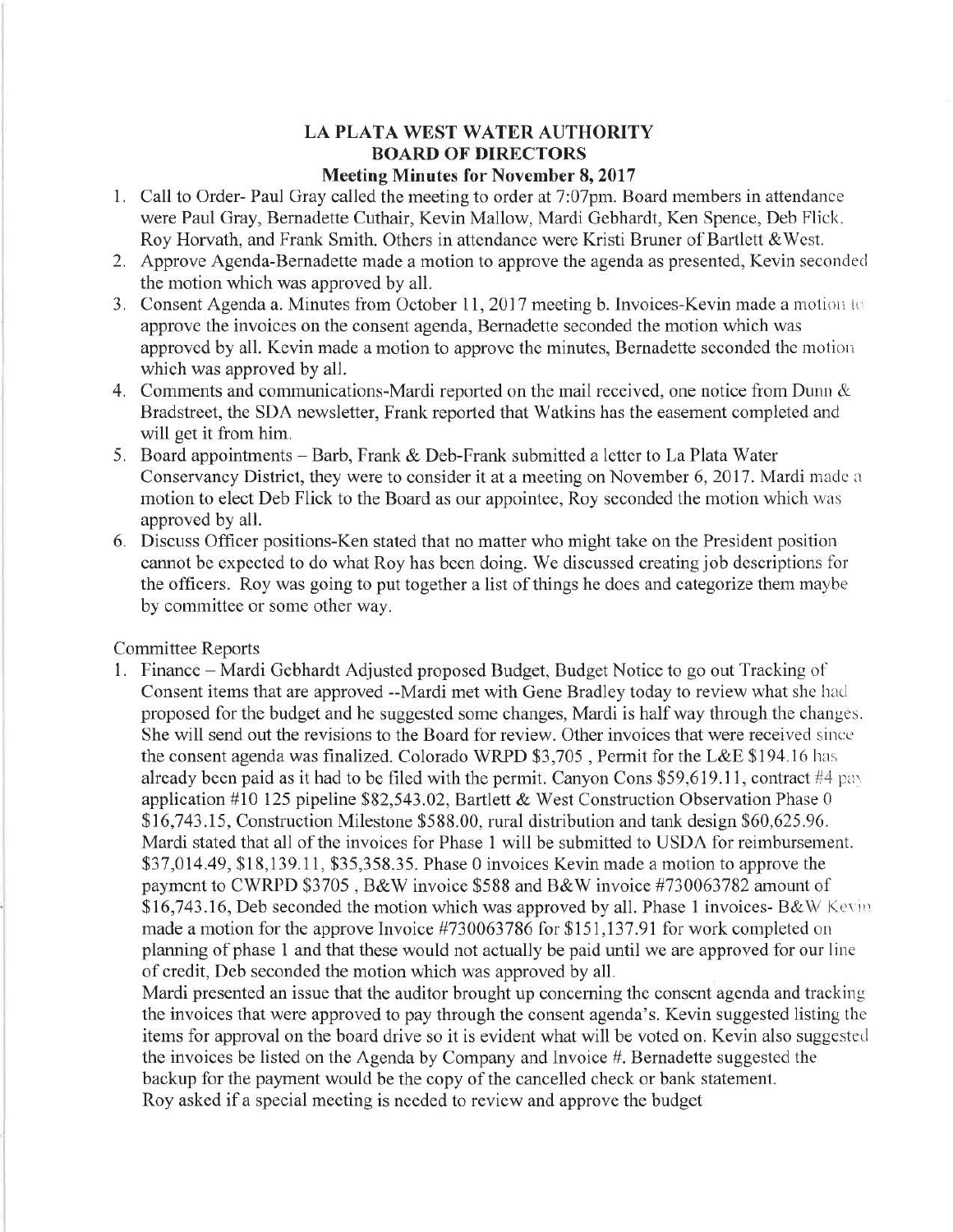## 2. Legal/Negotiations - Kevin Mallow

3. Phase 0 Design/Engineering - Kevin Mallow- 8" will be to a stopping point this week. LDWA\_LPWWA 1<sup>st</sup> Amendment is ready and will be reviewed with Charlie. Charlie would like to have us identify what our fixed and operating costs will be before finalizing operating agreement. Kevin will send to Amy for review. Construction meeting report- update provided by Kevin. Mardi received a change order from Canyon Construction for the extension of the Substantial Completion and Final payment dates only a no cost modification. Change order #2 is for change substantial completion date from August 1, 2017 to February 1, 2018 on contract #1 and also change the final payment date from September 1, 2017 to June 1, 2018. Change order #2 for Contract number 4 is for the change of substantial completion date from August 1, 2017 to February 1, 2018 and final payment date from September 1, 2017 to June 1, 2018. Deb moved that we approve the change order 2 presented by Canyon Construction for Contract #1 & Contract #4, Kevin seconded the motion. Roy offered an amendment to the motion that we do not incur any additional cost for construction observation and inspection without our review and approval. Frank seemed to recall that we may have the option to have Canyon pay construction observation costs in lieu of liquidated damages for extending the contract time. The amendment to the motion was agreed to and Approved by all. Date to start the CR141 section of the pipeline is proposed for next week. Bernadette added some observations from the meeting, about the fence- an executive decision was made to use the fence that was taken down around the intake structure, reuse it up at the booster pump station. Screens out to bid in the next week or two. Basket inside the wet well will need to be taken out when the pumps are set in the well. Testing of the pump- water- whose water will be used for the test pumping? Roy asked about the reseeding that is mentioned in the minutes, Kevin stated he wanted them to wait until the soil temperatures were below 40 degrees to prevent germination this year.

OM&R report-the committee asked the board to consider allowing Charlie to attend OM&R meetings to expedite recommendations and have LDWA's input without having to have separate meetings to relay information.

Additionally, we asked if the LPWWA Board would consider asking the ALP OM&R Association if they would consider running the Intake Structure and Pumping Plant. If so, we will draft a letter making the request.

The consensus is to move forward with the committee's recommendations.

4. Phase 1 Design/Engineering - Mardi Gebhardt- Kristi asked if we want lettering on the tank. We considered the distance from the travelled way, and would like to see the cost for doing so. Kristi reported they met with USDA today. Plans and Specs are together and they are being reviewed by an experienced field person to mark up any inconsistencies in plans and specs. Submittal set to Duane by November  $17<sup>th</sup>$ . Updated cost estimate, resin for pipe making is more readily available now than directly after the hurricanes. Kristi also spoke with a traffic control company to get ball park numbers of \$500 and \$1000 per day for traffic control without flaggers and with flaggers respectively. Working on La Plata County permits (~50 submitted now). La Plata County Building permit needed for tank site. Mardi asked if L&E covered the tank site? As she understood it covered the tanks site and pipeline. CDPHE review time is 3-4 months. Plans and specs need to be stamped prior to sending to CDPHE. Williford Resources doesn't require permits for crossing their facilities. Irrigation ditches are of concern, whether we need to get permits or pay fees to cross. Kristi is looking at specifications and standard details for irrigation ditch crossings. Mardi reported that we have to have all of our easement issues resolved prior to construction. Amy's opinion has been sent